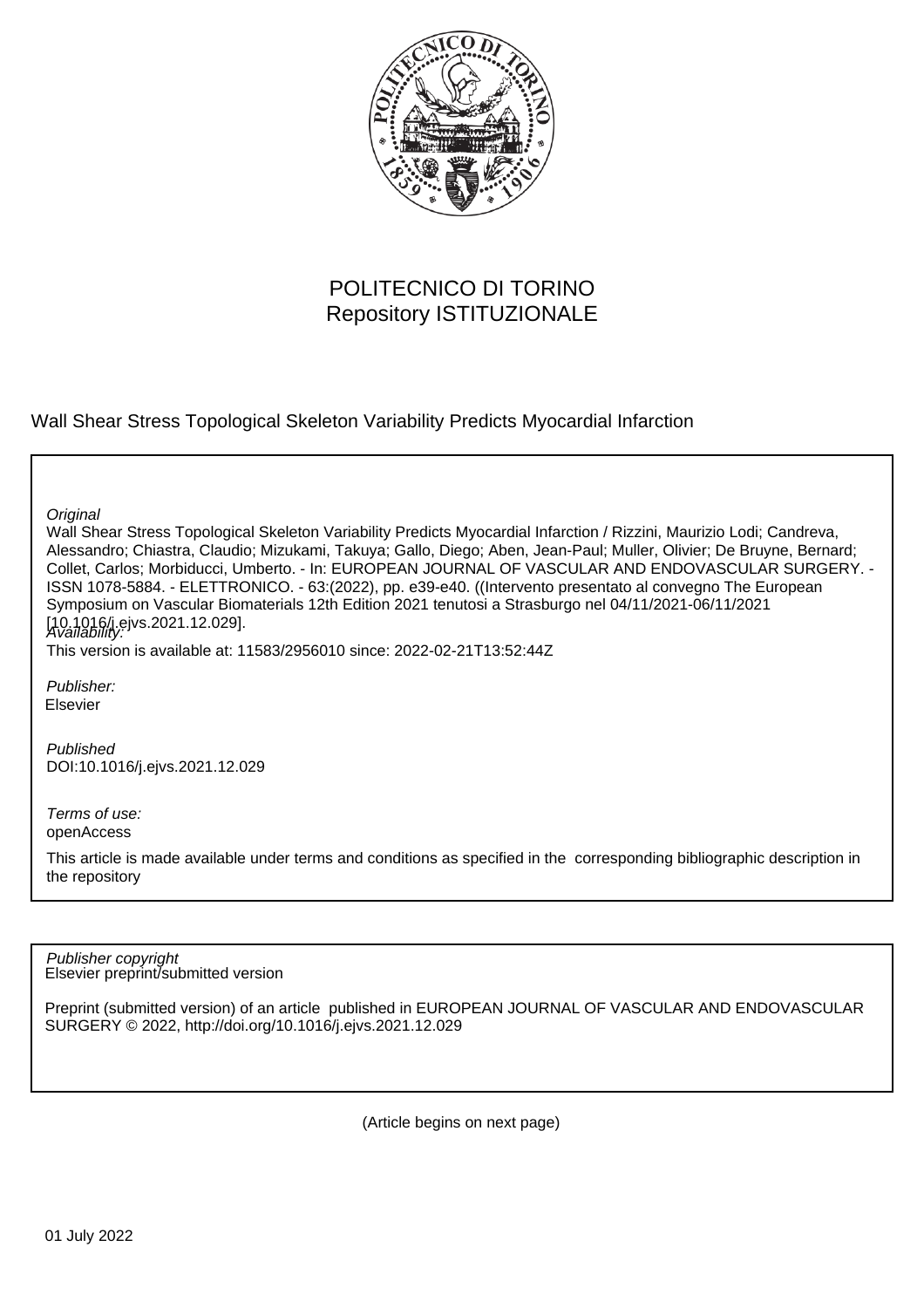# **Wall shear stress topological skeleton variability predicts myocardial infarction**

Maurizio Lodi Rizzini<sup>1</sup>, Alessandro Candreva<sup>2</sup>, Claudio Chiastra<sup>1</sup>, Takuya Mizukami<sup>2</sup>, Diego Gallo<sup>1</sup>, Jean-Paul Aben<sup>3</sup>, Olivier Muller<sup>4</sup>, Bernard De Bruyne<sup>2,4</sup>, Carlos Collet<sup>2</sup>, Umberto Morbiducci<sup>1</sup>

- 1. PolitoBIOMed Lab, Department of Mechanical and Aerospace Engineering, Politecnico di Torino, Turin, Italy
- 2. Cardiovascular Center Aalst, OLV-Clinic, Aalst, Belgium
- 3. Pie Medical Imaging BV, Maastricht, The Netherlands
- 4. Department of Cardiology, Lausanne University Hospital, Lausanne, Switzerland

**Published version:** <https://doi.org/10.1016/j.ejvs.2021.12.029>

### **Introduction**

Coronary atherosclerotic plaques experience a variety of hemodynamic stimuli linked to plaque progression and destabilization that increases the risk of occlusion<sup>1</sup>. Peculiar wall shear stress (WSS) features obtained from patient-specific computational fluid dynamics (CFD) simulations have been associated with myocardial infarction (MI)<sup>2</sup>. Therefore, WSSbased quantities may prove to have predictive capability for MI, allowing the identification of lesions prone to rupture and improving the medical management of coronary artery disease (CAD) patients. Accordingly, the present study aims to explore the capability of WSS-based analysis derived from patient-specific CFD simulations in a clinical framework to predict MI.

### **Methods**

Patients presenting with acute MI were retrospectively screened to identify those who had (1) a previous coronary angiography performed between 1 month and 5 years before the event, (2) a mildly stenosed lesion (i.e., ≤ 50% diameter stenosis) culprit for MI (future culprit, FC) at the baseline angiography, and (3) at least one additional lesion non-culprit for MI (non-future culprit, NFC) in the other two major epicardial vessels. This selection resulted in 80 patients and a total of 188 vessels, with 80 FC lesions and 108 NFC lesions.

The workflow of the study is presented in Figure 1. Three-dimensional vessel reconstructions, obtained using two angiographic projections, were discretized to perform transient CFD simulations using a finite element-based code (CAAS Workstation WSS software, Pie Medical Imaging). WSS-based analysis was focused on the widely adopted time average WSS (TAWSS) and the novel topological shear variation index (TSVI).<sup>3,4</sup> The TSVI quantifies the variability of the local contraction/expansion action exerted by the WSS on the endothelium along the cardiac cycle<sup>5</sup>.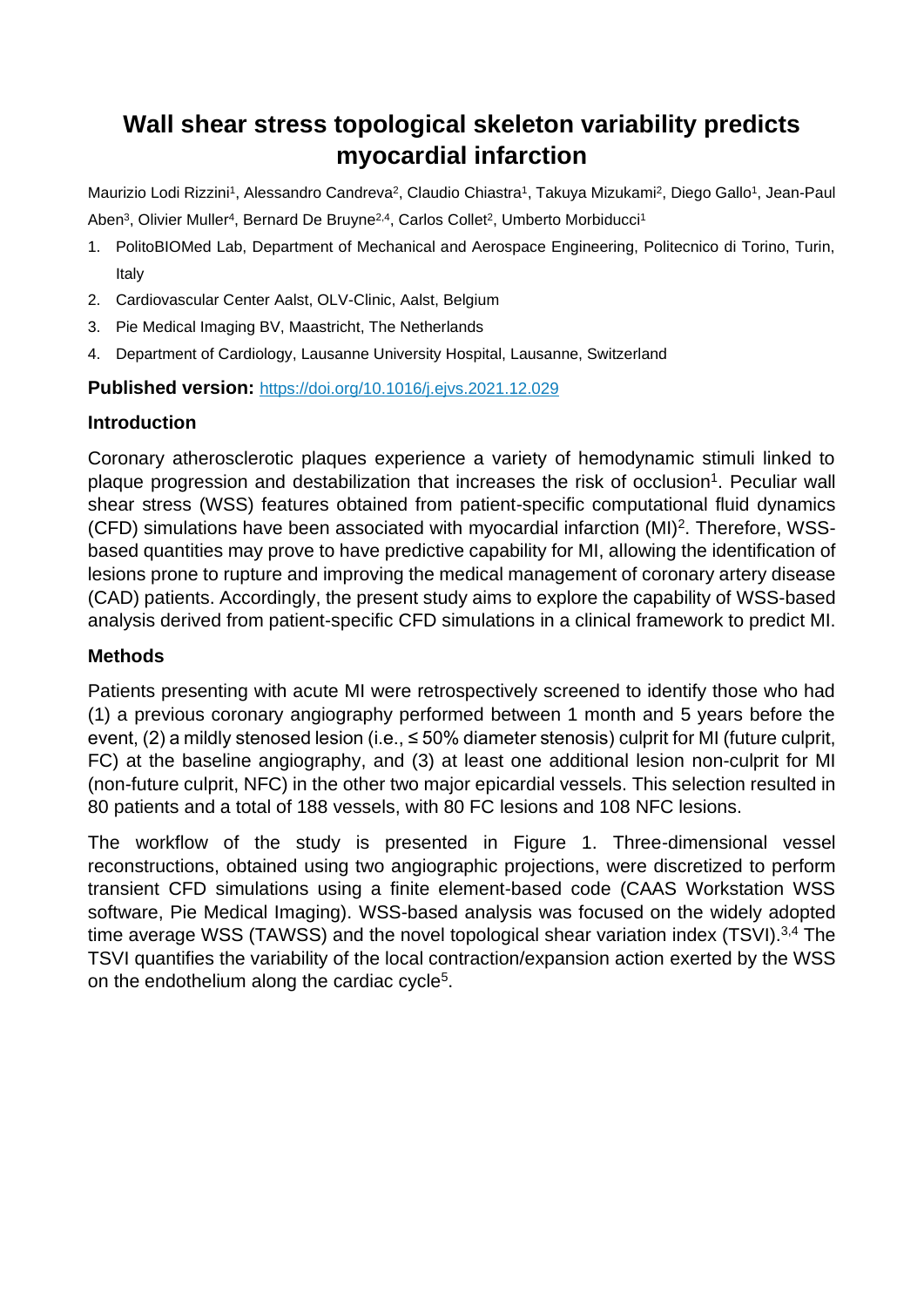

**Figure 1.** Workflow of the study

### **Results**

As reported in Figure 2A, significant differences emerged between the FC and NFC distributions of lesion-average values of TAWSS (FC: 3.36 [IQR: 2.51-5.23] Pa; NFC: 2.94 [IQR: 2.36-3.80] Pa, p=0.011) and TSVI (FC: 71.08 [IQR: 44.42-116.20] m<sup>-1</sup>; NFC: 33.21 [IQR: 24.77-60.11] m<sup>-1</sup>, p<0.001). Notably, both TAWSS and TSVI were significantly higher in FC than NFC group, with a more marked statistical significance for TSVI. From ROC curves (Figure 2B), TAWSS resulted a moderate MI predictor (AUC=0.61; 95% CI: 0.53 to 0.69), while TSVI emerged as a good MI predictor (AUC=0.77; 95% CI: 0.70 to 0.84).



**Figure 2.** A) violin plots of TAWSS and TSVI averaged over the lesion. B) ROC curved based on TAWSS (blue) and TSVI (red) prediction of MI

### **Conclusion**

The obtained results enforce the hypothesis that (1) WSS is a main actor in CAD, and (2) TSVI represents a relevant hemodynamic cue. The emergent predictive power of TSVI expands its association with long-term restenosis after carotid endarterectomy<sup>3</sup> and early atherosclerosis in coronary arteries<sup>4</sup>. A high temporal variability of the WSS contraction/expansion action may result in fibrous cap fragility, accelerated disease progression, plaque fatigue, ending in plaque rupture and subsequent MI. This hypothesis, which needs further investigation, is also supported by the ability of TSVI to identify blood flow stagnation, recirculation and separation regions, usually classified as flow disturbances. In conclusion, high TSVI resulted a strong predictor of MI in the analyzed population, encouraging further clinical trials to enforce the presented results and translate this concept into clinical practice.